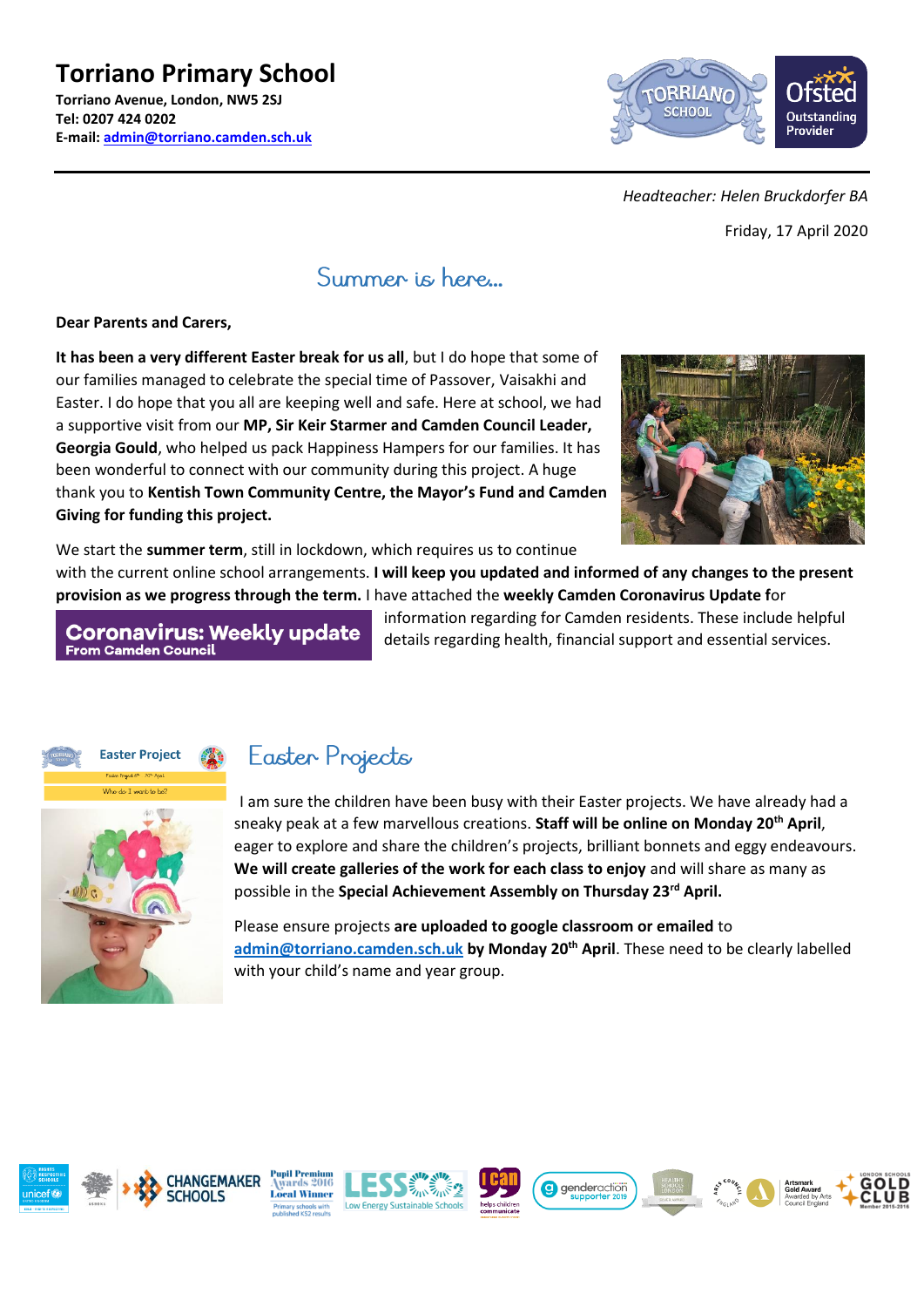# Summer Learning - Tapestry and Google Classrooms

**Classrooms with be live on Monday morning**, ready for a new term. You will receive your **Summer 1 learning from home leaflet on Thursday 16th April**. This will contain key information about the curriculum learning taking place this half term with some essential links and resources. **We have been working hard to help families to improve online access.** You will find a **parent guide to Google classrooms on the website and attached.**

Thank you to those families who have contacted us with enquires and requirements. **If you require help with online access or the provision of IT equipment, please contact the school office on 02074240202 or email** [admin@torriano.camden.sch.uk.](mailto:admin@torriano.camden.sch.uk) **We have limited IT resources but can make provision for families who have no access at this current time.**

**Online school is growing with the opening of new rooms on Monday 20th April**. Look out for **Jack the Artist's Studio,** where the children can take some seriously arty classes. From sketching to sculpture, there will be something for everyone. **Add'ems Attic** will also go live with weekly family maths puzzles and mathematical brainteasers.

### Free School, Meals

Thank you to all the parents who have collected their online vouchers or hampers. There has been **significant national demand for the online voucher system**, which has caused some temporary delays. The admin team have been working hard to resolve any issues for our families. **Please ring the school office if you are having any problems redeeming your vouchers**. We will be in touch shortly regarding FSM Hamper collection dates for those who have chosen this option.

### In School Provision

**This service will continue to be open for eligible families** (critical workers and vulnerable children). Please ensure that you have booked in for these sessions via the online form. The sessions run from **8.00am until 5.00pm Monday-Friday (including bank holidays)**. Huge thanks to the staff who volunteered to keep this provision running during the Easter break.